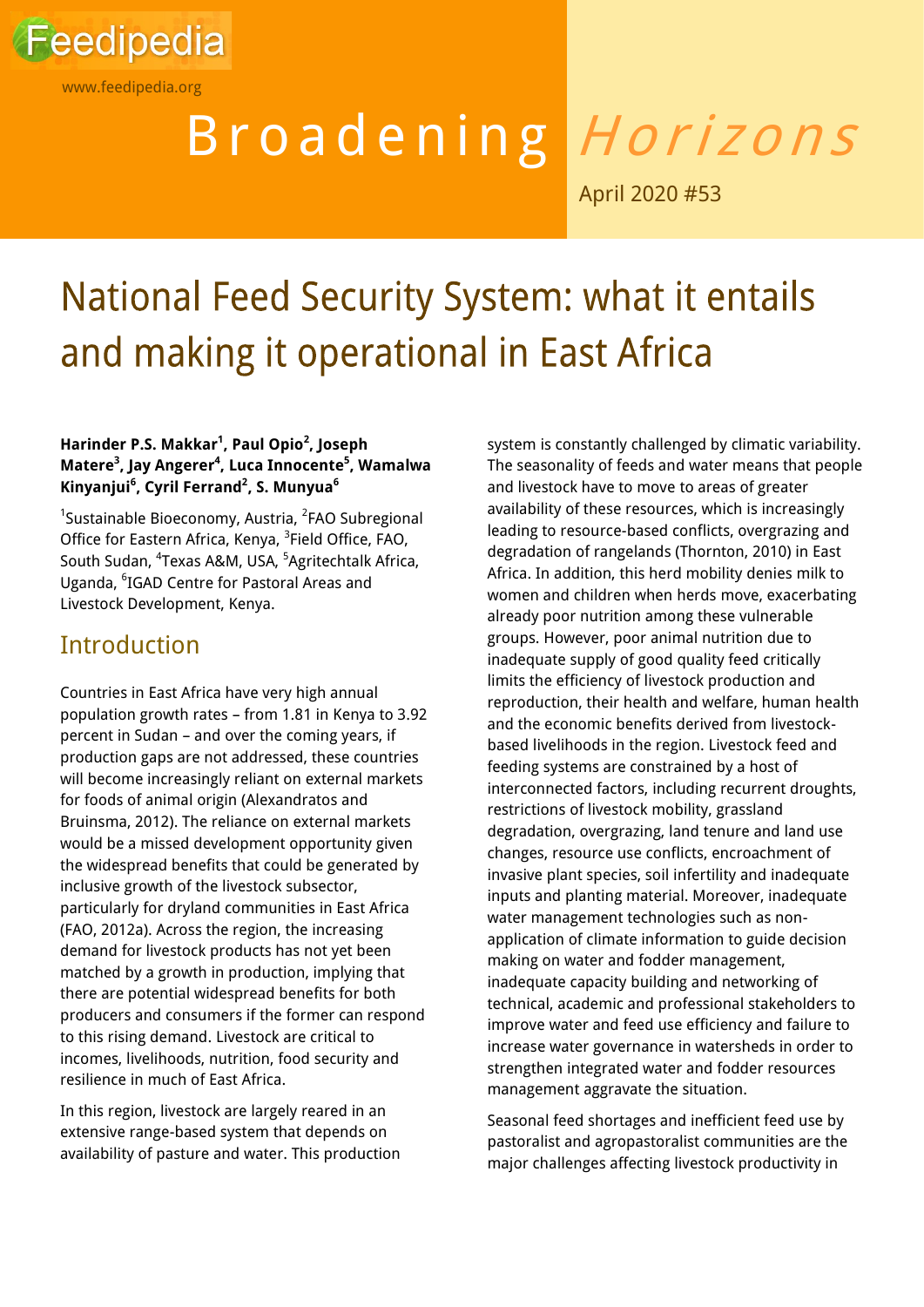East African countries. In addition, poor feed conservation practices, lack of knowledge on appropriate feed and feeding practices, and inadequate data on estimates of the proportion/ number of animals kept within specific production systems constrain the efficient use of available feed resources. Pastoral destitution in East Africa is largely driven by feed and water scarcity, as the natural resource base in the rangelands is shrinking fast due to prolonged and more frequent climate extreme events.

This has been clearly evident in the last 10 years, with governments and partners investing heavily in livestock feeds and other inputs to protect livestockbased livelihoods in Djibouti, Ethiopia, Kenya and Somalia. The feed is the main driver of livestock production whereas animal reproduction and breeding, and animal health and welfare, play supporting albeit important roles. Feed can account for a major part of the total cost of livestock operation. In addition, poor feeding not only affects the productivity of the animal, but also its health, behaviour and welfare. Just as importantly, the safety and quality of the food chain can be affected because of the close link between feed, animal immunity and foodborne pathogens such as Escherichia coli, Salmonella and Campylobacter. The presence of mycotoxins, heavy metals and pesticides in feed can also adversely affect animal and human health and product quality and safety (Makkar, 2016).

In recent decades, increasing climate change and variability, recurrent droughts and conflicts have exacerbated the feed gap. The slow progress in the development of the subsector, particularly of alternative feed sources such as agro-industrial byproducts and unconventional feed resources, has deepened the gap in the availability of and accessibility to animal feed. Given the severe impacts that poor access to livestock feed and water can have on local economies, livelihoods, and food security, actions should ideally be taken early, as soon as there are indications of future feed and water access challenges, in order to prevent, rather than respond to, food security and livelihood crises. With this in mind, early warning tools that forecast and monitor animal feed availability and livestock body conditions are needed to provide decision makers with timely

data and information to predict when a crisis is coming and enable the on-time implementation of appropriate and well targeted livestock-related early actions.

Studies have shown that the early actions see high returns on investment. For example, an FAO study of an Early Warning Early Action project in northern Kenya found that the benefit-cost ratio was 3.5 (considering the value of the saved animal or its higher market value due to better body conditions, as well as the value of the additional milk available). When the costs of avoiding emergency humanitarian assistance and livestock restocking programs were also factored in, this ratio rose even further, to 9. This analysis illustrates the value that early actions can play during the beginning stages of a drought emergency (FAO, 2018). However, these early actions can only be taken with sound and timely information. A National Animal Feed Security System (NAFSS) that monitors animal feed and water availability, can play a vital role in alerting decision makers of the right time to implement early actions.

#### What is National Animal Feed Security System

The NAFSS is a complete set of an array of components, namely tools; and of procedures, facilities, skills, infrastructure, personnel, organizations, and institutions required to implement them. One of the major inputs for the tools is the feed related data, and rest of the components of the NAFSS play important roles in proper collection, handling and processing of the data and in dissemination of the analysed results. An equally vital role of institutions such as Ministry of Agriculture and Livestock and/or Central Statistical Bureau of countries is to integrate the NAFSS into their functions to sustain its operation so that early warning/early action data are timely available. The NAFSS is an integral part of the 'Big Data' that many countries are aspiring to establish to formulate informed policies and strategic decisions, resulting in livestock production systems that are more efficient, environment friendly and resilient to droughts and other emergencies.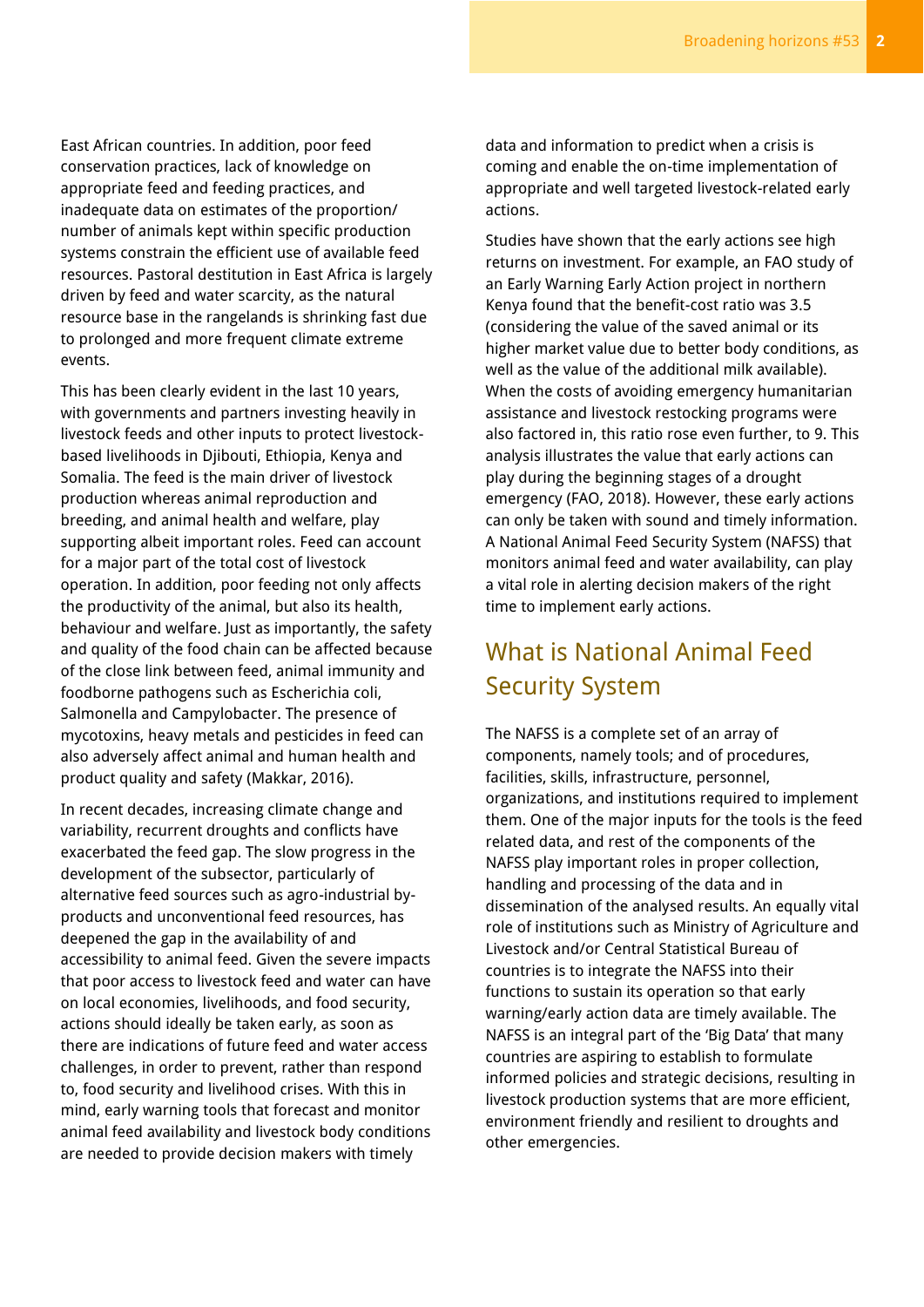Recently FAO and IGAD joined hands in establishing and strengthening the NAFSS in East African countries. This effort has emanated from the East Africa Animal Feed Action Plan (FAO and IGAD, 2019), the formulation of which was spearheaded by these two organizations, jointly with a number of national and international partners. The NAFSS was presented to Member States (MS) of IGAD (Djibouti, Ethiopia, Eritrea, Kenya, Somalia, South Sudan, Sudan, and Uganda in Nairobi in February 2020, and the major pillars of this System are the three tools: a) Feed Inventory and Feed Balance, b) Predictive Livestock Early Warning, and c) Feed Security Assessment. A snapshot of these tools and their linkages are shown on Figure 1.

#### Feed Inventory and Feed Balance

Efficient use of available feed resources is key to productive animal production and food security. However, it is impossible to effectively manage a resource if its availability/supply is not known (Makkar and Ankers, 2014). Additionally, increasing demand for livestock products at the global, regional, and local levels is imposing strong pressures on limited resources. With this in mind, the sufficiency of a country's feed supply can ultimately only be gauged relative to its demand. To better understand these, comparison between supply and demand, called an animal feed balance can be created and analysed. Advantages of feed inventory and feed balance for countries have been discussed in our earlier articles (FAO, 2012b; Makkar and Ankers, 2014; Makkar et al., 2019).

Piloting this methodology, animal feed balances have been developed and are now available for the regions of Ethiopia (Makkar et al., 2019). Similarly, feed balances are available for the 23 arid and semi-arid land (ASAL) counties of Kenya as of August 2018. For other countries in the Horn of Africa, however, feed inventories and balances are not yet available despite their strategic role for livestock development opportunities. Given this gap, the FAO and IGAD are embarking to improve on the current FAO animal



#### **Figure 1. National Animal Feed Security Tools (DM, Dry Matter; ME, Metabolizable Energy; CP, Crude Protein; PET, Pictorial Evaluation Tool; BCS, Body Condition Score; PLEWS, Predictive livestock Early Warning System)**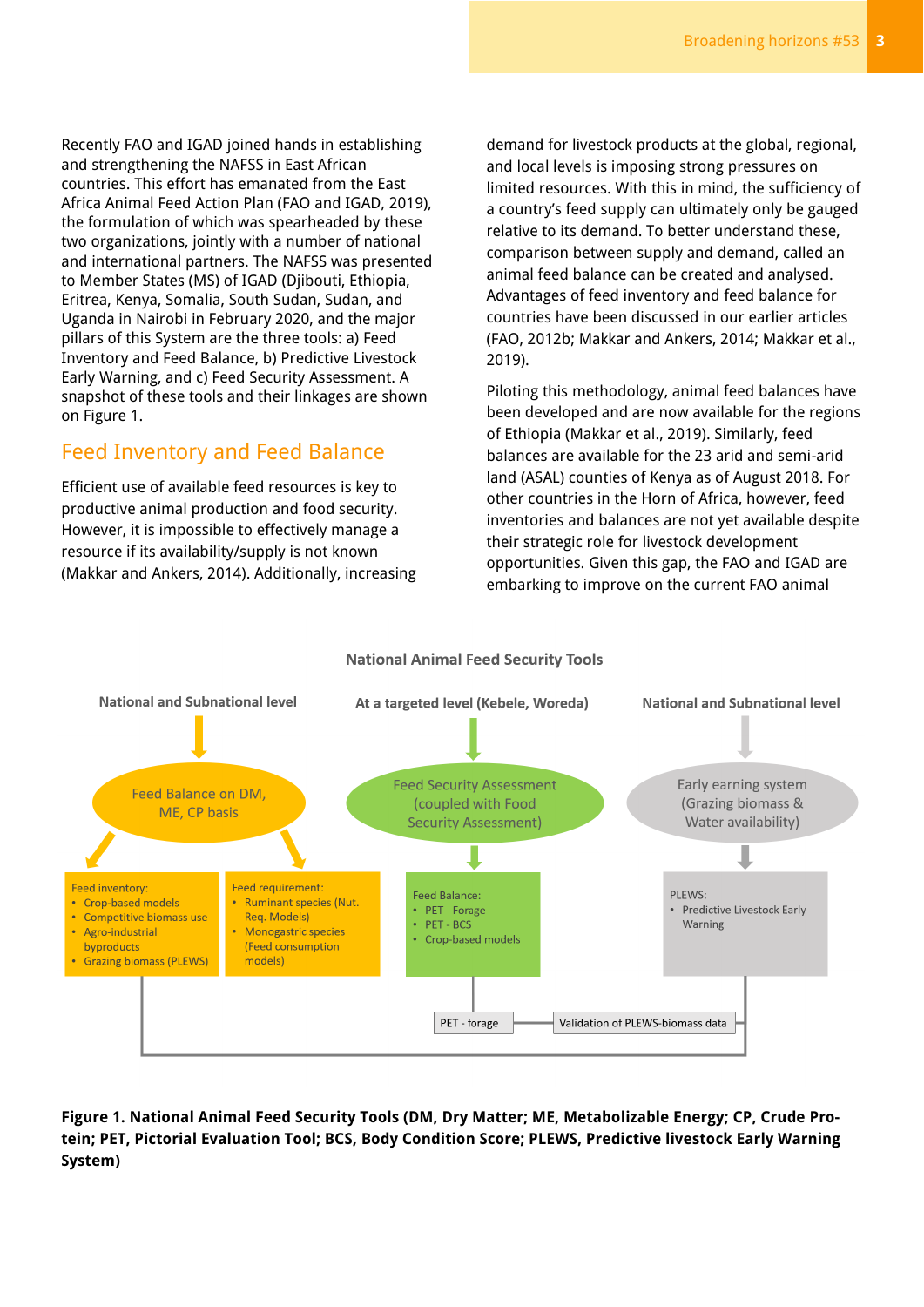feed methodology and then expanding its use to other countries in the region, in addition to institutionalizing the methodology into existing early warning systems.

It should be noted that since the original FAO methodology was published in 2012, operational templates and working procedures for estimating animal feed inventories and balances are now available, which have been validated and used in Ethiopia and Kenya. Additionally, the new Predictive Livestock Early Warning System (see below) model based on remote sensing has been developed and can serve as an inexpensive and regularly updated source of information on rangeland biomass availability. Geostatistical integration of simulation model output and remote sensing data , are also being employed to interpolate forage availability across constituent zones (Angerer et al. 2014, Matere et al. 2019). As part of the NAFSS, these new innovative approaches will be incorporated into the methodology and scaled up, informing the national feed inventories and balances across the IGAD region.

#### Predictive Livestock Early Warning System

The mapping of zones and systems at risk of feed and water scarcity is important for providing early warning and better planning for early response to emergencies associated with droughts. This information can also assist in designing appropriate value-chain development programs.

This type of mapping can be visualized by the Predictive Livestock Early Warning System (PLEWS), a decision support tool that can provide near-real time estimates of edible vegetation and statistically project conditions for up to six months into the future. The PLEWS was initially developed by Texas A&M University, at the request of the National Drought Management Authority (NDMA) of the Government of Kenya, in order to support the development of an additional early warning indicator that would improve the evaluation of triggers for drought response on rangelands. In addition to Kenya, the system is currently being used in the United States, Mongolia, and Peru.

In Kenya, PLEWS is used in conjunction with the vegetation condition index (VCI), the standard precipitation index (SPI) and monthly socio economic data collection to trigger government-led drought response aimed at preventing livestock losses and protecting gains made in pastoral and agro-pastoral communities. The predictive component of the tool was pivotal in demonstrating to the Government of Kenya the likely severity of the 2017 drought and was used to justify the declaration of a national emergency.

An advantage of PLEWS compared to other feed assessment approaches is that its fully automated near real-time nature provides estimates of forage and water availability without the high costs associated with traditional, on-the-ground data collection. The data on rangeland biomass availability obtained by PLEWS can be integrated into the assessment of feed inventory and feed balance (Figure 1). Unlike other remote sensing tools, PLEWS is also innovative in two key ways: 1) the model enables the statistical projection of future rangeland forage conditions, rather than just reporting current conditions, which provides earlier early warning for response programming, and 2) unlike the Normalized Difference Vegetation Index (NDVI) which measures vegetative greenness, PLEWS is able to exclude inedible species and takes into consideration the specific feeding preferences of different livestock species through the use of the PHYGROW model.

The PLEWS uses remote sensing data from the GeoEye and Land-Sat 8 OLI satellites to aid in identification of rainfed livestock water ponds/pan, as well as to assist in delineation watershed contributing areas to parameterize the water balance model for monitoring livestock forage conditions. The satellite imagery is also used to identify sites for PHYGROW modelling of forage on offer for livestock. Geostatistical methods are used to integrate remote sensing and PHYGROW model outputs to produce maps of forage biomass availability. Outputs are also used to produce early warning products such as the Forage Condition Index (FCI) which compares current or forecast forage condition to the long-term high and low values for the last 20 years (Matere et al., 2019). The Forage Condition Index (FCI) has been validated in the field by FAO and has been found to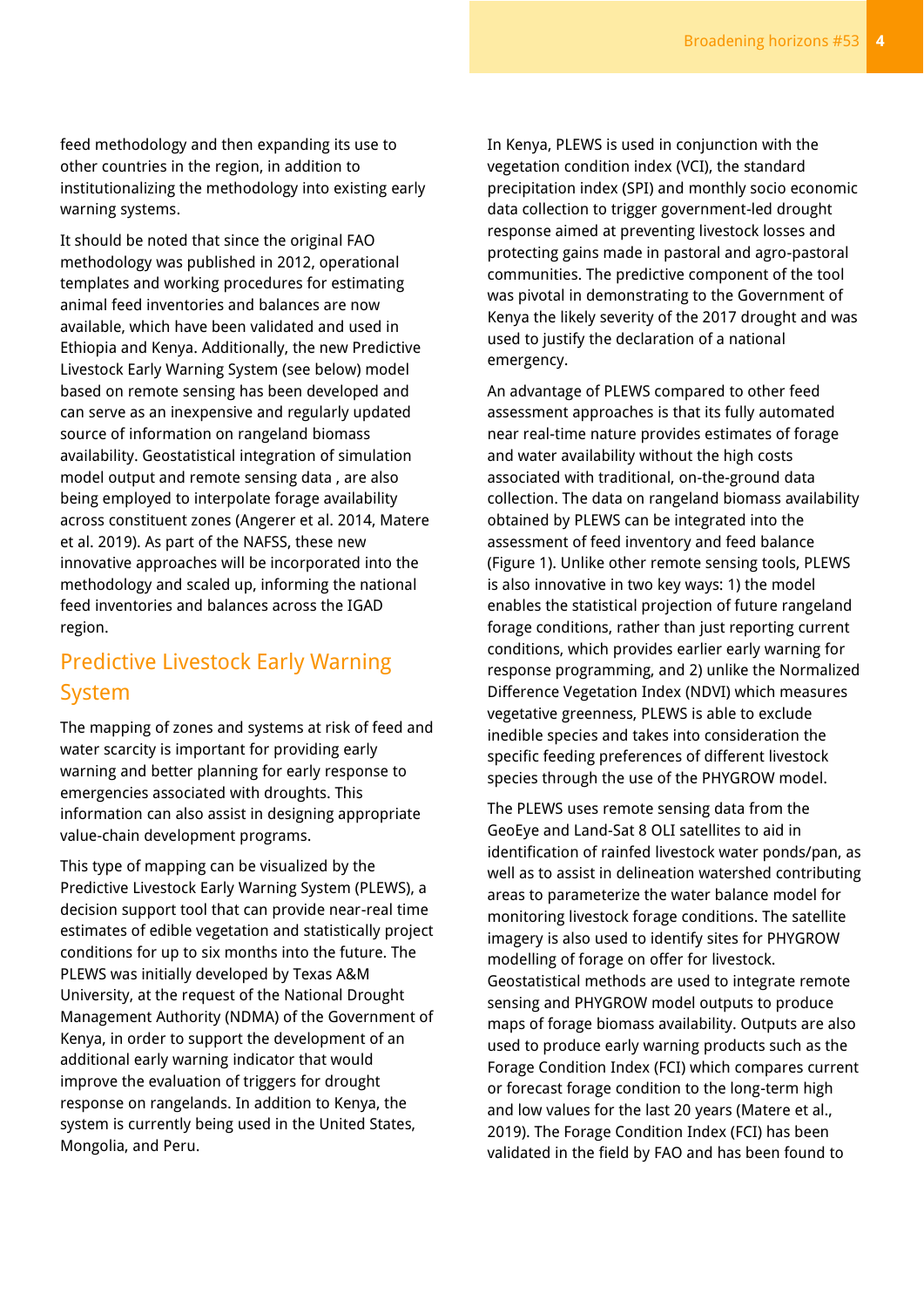have a 96% correlation with ground vegetation levels (Matere et al., 2019).

In Kenya, forage condition maps are produced monthly, at high resolution (ward level) for current pilot project areas and at low resolution (county level) for the rest of the country. Prior to dissemination of the maps for use in decision support, thorough triangulation of FCI results is undertaken through the use of key informants, IGAD drought website, Vegetation health condition (VHI) and Vegetation Condition Index (VCI) to evaluate correlation between PLEWS, ground conditions, and remote sensing products. This can aid in defining where discrepancies exist and where monitors may need to be dispatched to further evaluate conditions. The PLEWS maps can also be collated to generate a trend analysis for easy visualization, as presented below in Figure 2.

For PLEWS, the data are collected through training of country feed inventory data collectors to validate

forage conditions in their respective areas using the Land Potential Knowledge system (LandPKS), an open source application. This entails collection of both plant communities and soil analysis data that are then used in simulations models to produce preliminary biomass estimates in tonnes per hectare. This set of data is subjected to further analyses using both national land use databases and local knowledge to screen out non grazable sections. The PLEWS also contributes to feed biomass, an essential component of the feed inventory (Figure 1).

Under this effort to establish the feed inventory for rangeland and pastureland in Kenya and other IGAD countries, GIS techniques will be employed to aggregate the total forage biomass estimated by PLEWS within administrative boundaries of a country. Subsequently, land areas having very steep slopes (>60%) or non-rangeland land uses (e.g., cropland, urban areas, bare soils, national parks, etc.) are screened and removed from the biomass

#### **Predictive Livestock Early Warning System Trend Analysis**

2000 2001 2002 2003 2004 2005 2006 2007 2008 2009 2010 2011 2012 2013 2014 2015 2016 2017 2018 2019 **Very Good Forage Conditions Normal Forage Conditions** Moderate Forage Deficit Severe Forage Deficit **Extreme Forage Deficit** No Data PLEWs Generated by:

**Figure 2. Trend analysis generated using PLEWS for Kenya for the last 2 decades**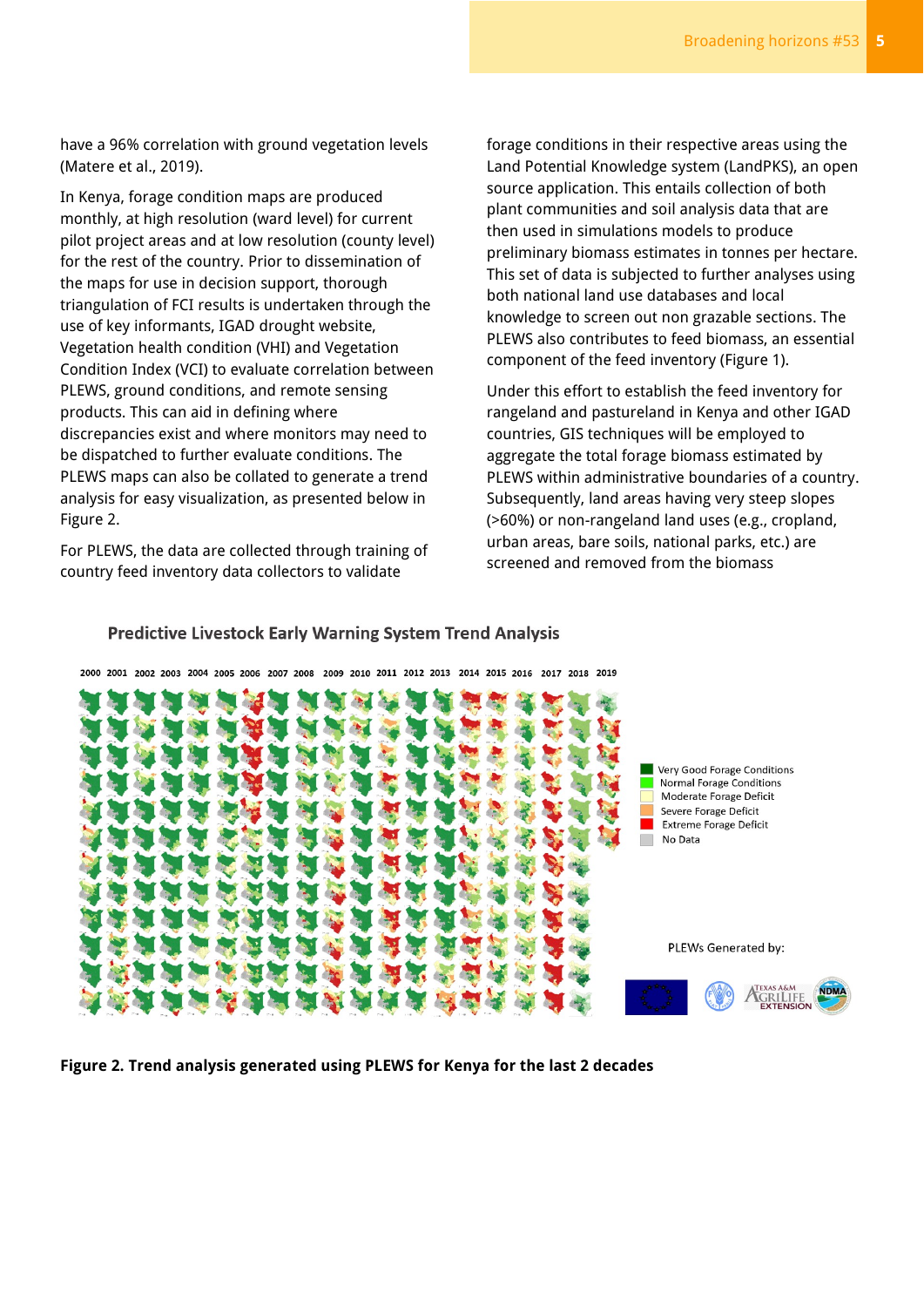assessment. The aggregated forage amount for each administrative unit serves as the "supply" component for the feed balance on rangelands.

The future potential for PLEWS to be used to inform timely decisions about livestock and food security interventions is significant. For example, research has found that FCI provides exceptional insight into the relationship between available livestock feed, predominant source of household income, and child malnutrition. Additionally, food security analytical systems, such as the Integrated Food Security Phase Classification (IPC), are continuously seeking to improve the quality of their food security projections, and the predictive nature of PLEWS could enable it to play a pivotal role in these analyses.

Given the successes of PLEWS in Kenya and the current piloting of the tool in South Sudan, FAO jointly with IGAD seeks to expand and institutionalize the model throughout the IGAD region, making it a key input for Early Warning Early Action programmes, as well as other food security early warning systems.

#### Feed Security Assessment

The feed security assessment is a key element in the early warning system that would assist donors, international and national agencies and livestock farmers to better plan the feed requirements for the drought as well as the normal periods. Recently FAO has developed two approaches for assessing feed security situation. One is for assessment of feed security at a community level -- could be a ward, subcounty, county by livelihood zone; while the other one is for the assessment at the household (HH) level. There has been a demand from many countries for an approach for Feed Security Assessment that could be integrated with the Food Security Assessment and can be conducted by the same team that does the Food Security Assessment twice a year.

Both these approaches integrate the Pictorial Evaluation Tool (PET) for grazing biomass and animal body condition assessments. The PET can only assess feed availability in the grazing land and currently for maize and sorghum crop residues. Although crop residues are many and varied across East Africa maize and sorghum stovers are left standing in the field after harvest; therefore, allowing them to be easily inventoried via PET. Other feed inventory tools

are also needed to assess the total availability of feeds, especially for the assessment in agro-pastoral and mixed systems. Furthermore, feed balance tools also needed to be integrated for calculation of the duration for which the available feed would be enough for the number of animals in the area under assessment.

The second approach of assessing feed security at the HH level (when used in conjunction with other approaches that capture information on livelihood and nutrition at the HH level) could be used to understand the relationship between livestock feed availability, animal source food production, human nutrition and livelihood. The information generated would assist planners to give due weightage to livestock production in relation to human nutrition and livelihood of livestock farmers including pastoralists. The HH level feed security assessment when conducted in representative households can also reflect the feed security situation of a village, ward or a sub-county. Such assessments conducted in several wards/sub-counties, on aggregation, reflect the feed security assessment of a livelihood zones.

The Pictorial Evaluation Tools (PET), an integral part of the feed security assessment enables quick, quantitative, objective, and evidence-based scoring of livestock body conditions and the evaluation of grazing pasture based on field observations. These tools can be used to identify negative changes in herds and pasture conditions over time and space, and can provide the needed ground truthing, through rapid assessments, to inform early warning and actions.

To assess the livestock body condition, the PET methodology presents users with photo indicators of cattle, goats, fat-tailed sheep, long tailed sheep and camels in a progressive series of body conditions, ranging from very thin to very fat for each species. The body conditions scoring follows a '1' to '5' grading system developed in Australia for domestic livestock over 40 years ago. The traditional Australian practice involves both observation and palpation of flesh in key areas of the body for all stock. However, the PET approach offers a simplified and modified version suitable for use in ranges, based on the critical observation of one highly visible target spot or feature in the body that can be accomplished by a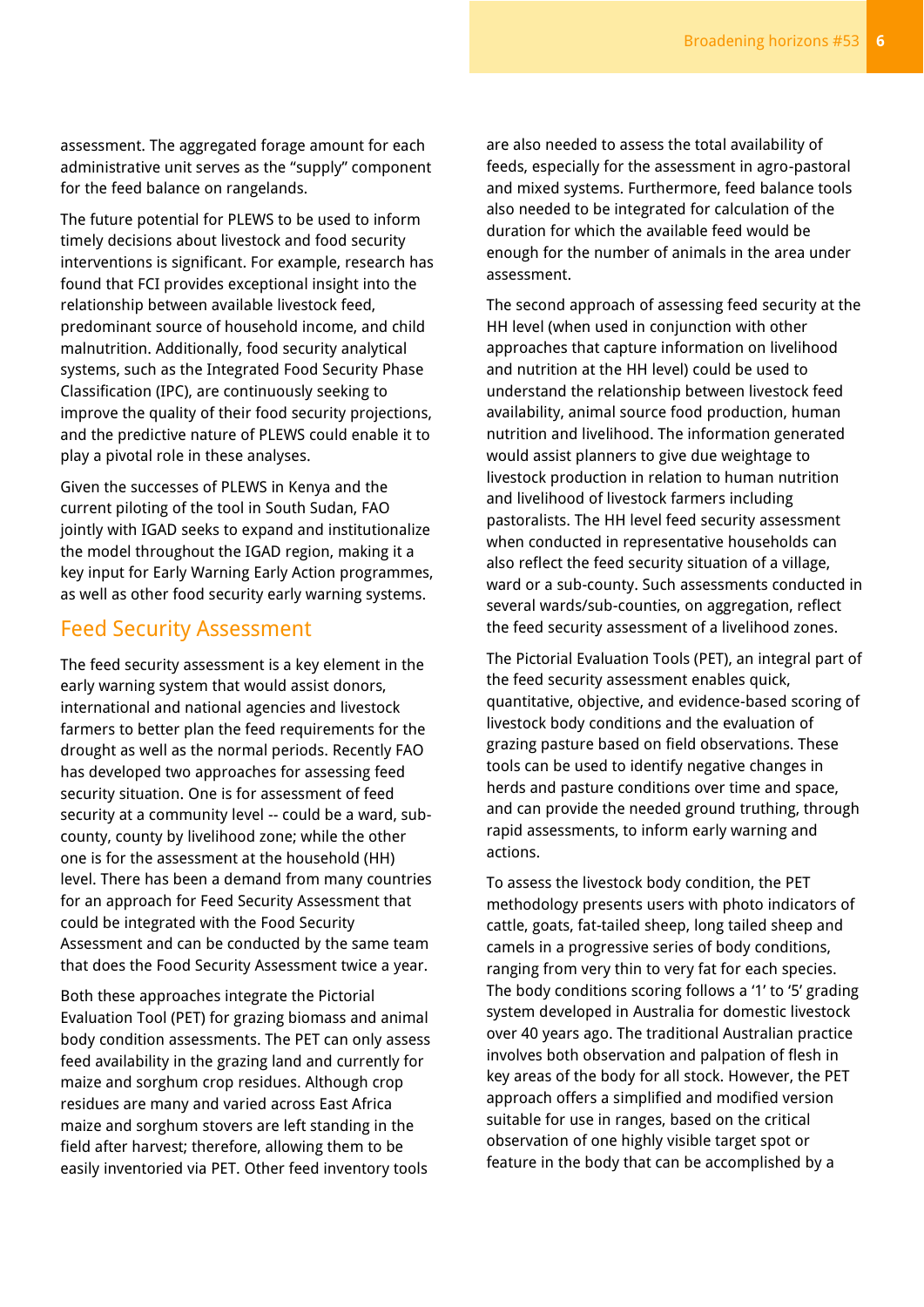quick look at the animal and without touching it.

Similarly, PET-Forage can be used to estimate current grazing availability by comparing areas of the pasture under observation, during a transect walk in a Wshape through a field, with photo indicators of known levels of production. These estimates are also crosschecked against the observed dry mass of a sample one square meter area that is harvested, dried, and weighed. The forage biomass data obtained using PET -Forage could also be used for validation of PLEWS data (Figure 1).

Given that poor pastoral conditions and livestock body conditions can often be key drivers of food insecurity in agropastoral or pastoral areas, the PET methodology can provide early warning of a possible food security crisis, enabling interventions before household livelihood assets are depleted or food consumption gaps and acute malnutrition are observed. Based on the PET-based forage biomass assessment and body condition score and on the feed requirement calculations based on Tropical Livestock Units, TLU (1 TLU = 250 kg body weight and feed requirement being 2.5% of the body weight), if the feed availability is for a duration of 3, 2 and <1 month of drought period, the severity of feed insecurity can be categorised as 'Minimal', 'Stressed', and 'Crisis' respectively. The body condition score approaching 1 would also designate feed insecurity as 'Crisis'. Where possible, body condition score should be assessed on a regular basis, which could be taken as a proxy for feed availability when a large set of data on body condition score has been realised. A large set of such data depicting the trends would increase reliability of such an assessment.

### Operationalisation of the National Animal Feed Security System

In addition to the tools, operationalisation would require procedures, which have been laid down based on the past experiences of implementation of the tools in several countries. The templates and standard operational protocols are available with FAO and these need to be adapted in consultation with the East African countries. Capacity to use these tools and procedures, manage data and analyses, draw policy options based on the analyses would be built through conducting training workshops by FAO and IGAD. Staff that participate in these workshops would be from the Ministry responsible for the livestock development, statistical bureau, private sectors such as the feed industry, feed manufacturers associations, research organizations, academic institutions, subnational offices responsible for livestock operations, including departments such as animal production, plant breeding, remote sensing, geographic information systems, rangeland development, community representatives and forage breeders. Policy makers and science managers would also be involved in operationalisation of the NAFSS. The dissemination of the analyses and findings to stakeholders such as pastoralists, feed industries, farm equipment manufacturers, ministries and donors among others would be the next logical steps to generate impact at the grassroot level. Equally important would be to develop feed-related technological innovations keeping in view socio, cultural and economic aspects. For this, a prudent and sustainable approach would be to foster publicprivate partnerships, and FAO and IGAD could play an important role in realising this.

Different parts of NAFSS could be hosted, driven and coordinated by different organizations; for example, the Ministry responsible for livestock development could take responsibility for the Feed Balance; the Organization responsible for the drought management (e.g. National Disaster Risk Management Commission (NDRMC), Ethiopia; and National Drought Management Authority, Kenya) could host the PLEWS and Feed Security Assessment. The latter could also be driven and hosted by the Ministry responsible for the livestock development. The final decision on who should host the NAFSS and be responsible for its operation lies with the governments of the IGAD MS and may vary from country to country. Whatever the arrangement in a country is, the three major components of the NAFSS should function under the same umbrella in a transparent manner and with good communication among each other. Operationally also these are interlinked (Figure 1) and complement each other and are synergistic. Normally the operational domain and functionality of Feed Inventory and Feed Balance and